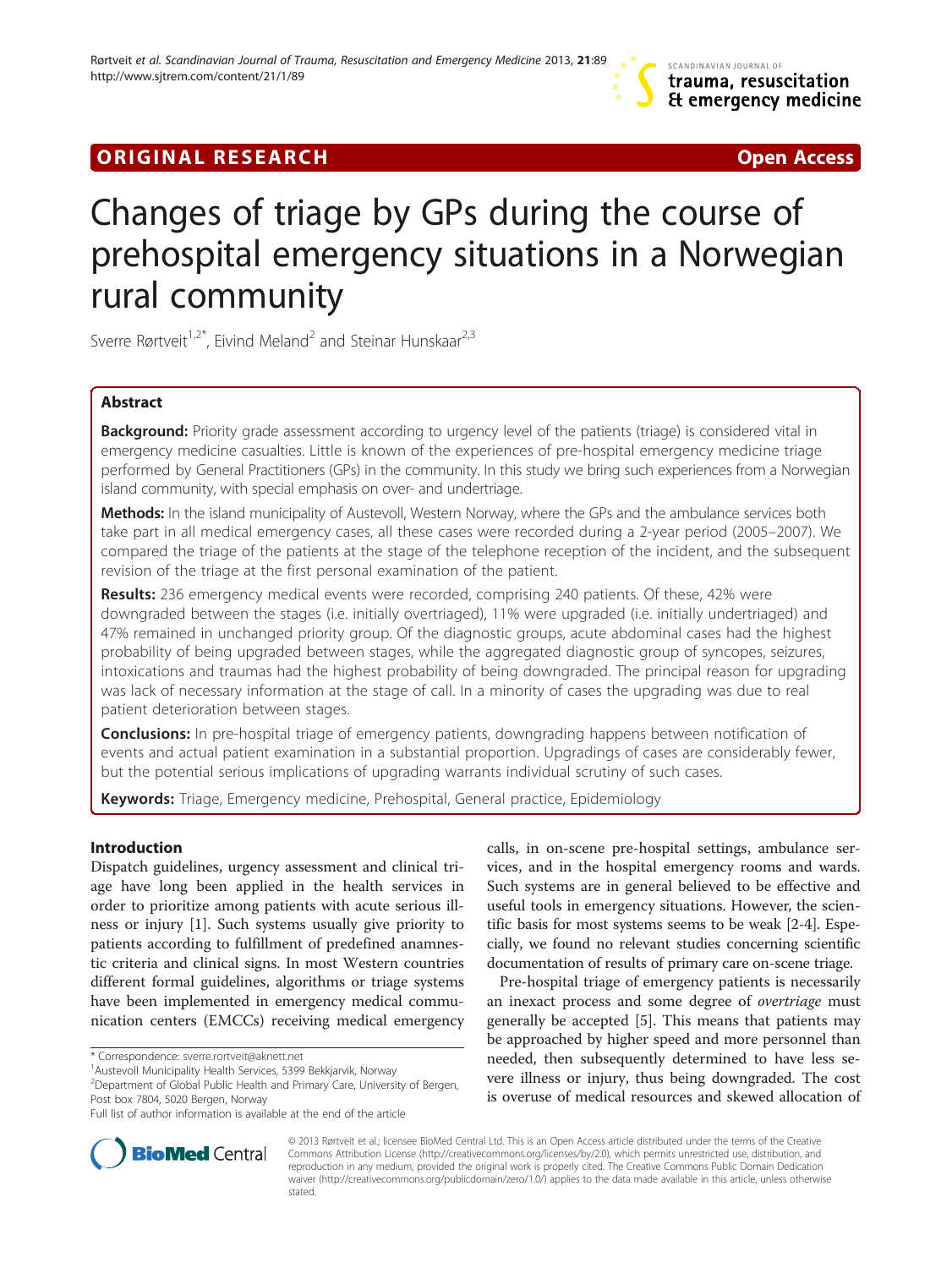resources to other patients. On the other hand, undertriage represents potential risks for clinical outcome, as emergency situations may develop into life-threatening situations during the pre-hospital course.

In day to day practice in many pre-hospital situations, however, assessment and triage of patients are performed without use of a formal triage system. Instead, different kinds of health care personnel apply the best appraisal that one is capable of, based on personal competence and experience, and thus assign priority and risk in an informal manner. This is typically the situation in primary care, where general practitioners (GPs) or ambulance personnel on call outs attend an emergency scene, using spontaneous and intuitive synthesizing of the available information and background knowledge. This process may be called intuitive triage. Also, in the majority of primary care events, triage is not used to prioritize between patients, but for assessing the level of urgency for a single patient, so that mode and speed of adequate transport can be determined. Accordingly there is a lack of data about reliability and validity of such prehospital assessments of adequate level of response. It must be anticipated that intuitive triage will have uncertain accuracy and generate both under-triage and over-triage of patients, with subsequent changes of priority grade along the course.

In a recent study we analyzed all patients managed by the pre-hospital emergency services in a Norwegian community during a two-year period [[6,7\]](#page-5-0). Here, the triage was done by the GPs in the community, who took part in all the emergency situations both during office hours and during on-call out-of-hours. In the present study we have performed a post hoc analysis of our data in order to investigate changes in triage level during the course of the situation, based on assessments at two stages. Using the response categories of The Norwegian Index for Medical Emergency Assistance (Index) [[8\]](#page-5-0) the doctors' initial assessment at telephone reception of the incident was recorded, and then again after clinical examination when seeing the patient. We could thus compare emergency patients with unchanged priority grade with those who developed a more or less serious condition (upgraded or downgraded patients). We examined the changes of priority grade according to diagnostic group, age and sex, and other factors. We especially explored the events which were upgraded to the highest level of response with regard to reason and possible learning implications for GPs in similar situations.

# Materials and methods

The study design and main results of the project evaluating emergency medical events in Austevoll municipality over a period of two years (2005–2007) have been published elsewhere [[6,7\]](#page-5-0). Austevoll is a Norwegian island

municipality south of Bergen without a mainland connection with 4 389 inhabitants per 1 January 2007. Ferries or express boats are used for ordinary transport to the mainland. Four GPs were on call during daytime and participated in out-of-hours services. Austevoll has one ambulance car and one ambulance boat and the personnel on the car and boat have 24-hour duties in a central ambulance station. In most cases, ambulance transport to hospital occurs by the ambulance car bringing the patient to the ambulance boat for further transport to a location on the mainland. Air ambulance (helicopter) with emergency care specialist contributed in about 10% of the events.

All activity associated with medical emergencies in Austevoll in the period October 2005 through September 2007 was recorded, with an exception of acute psychiatric events and patients giving birth. All emergencies were recorded, irrespective of whether the notification was made by the EMCC (which comprised for a little more than one third of the events) or more local instances. A medical emergency was defined as an event for which the doctor on call, based on the first notification, found the acuteness of the incident serious enough to see the patient without any delay. Information was also recorded for events which the doctor initially assessed as less serious, but for which clinical examination provided information that would have led to a call out, if the first notification had given the doctor this information.

For every medical emergency the doctor and ambulance personnel completed a registration form immediately after the event. The form was available electronically and on paper. Doctors were asked 84 questions and ambulance personnel 29 questions about clinical and practical aspects of the event. Upon notification of the event, the GP triaged the situation on the basis of all available information and background knowledge, irrespective of classifications made by the EMCC operator or others. The GP used the same categories as Index [\[8\]](#page-5-0), but by using intuitive triage and not the formal system of Index, consisting of 40 different symptom cards with specific criteria that determine the response dispatched. Index divides the response into three categories; red, yellow and green. Red response is when the situation is acute and possibly life threatening, yellow response is for not life-threatening situations but requiring a doctor on site immediately, and green response is for non-urgent situations. The same triage grades were given by the same GP after examination of the patient on scene. For the purpose of this article we additionally collected data concerning some circumstances around the patient contact, like language problems, recording of whether there had been any direct contact between a GP and the patient for any serious disease during the last two months ahead of the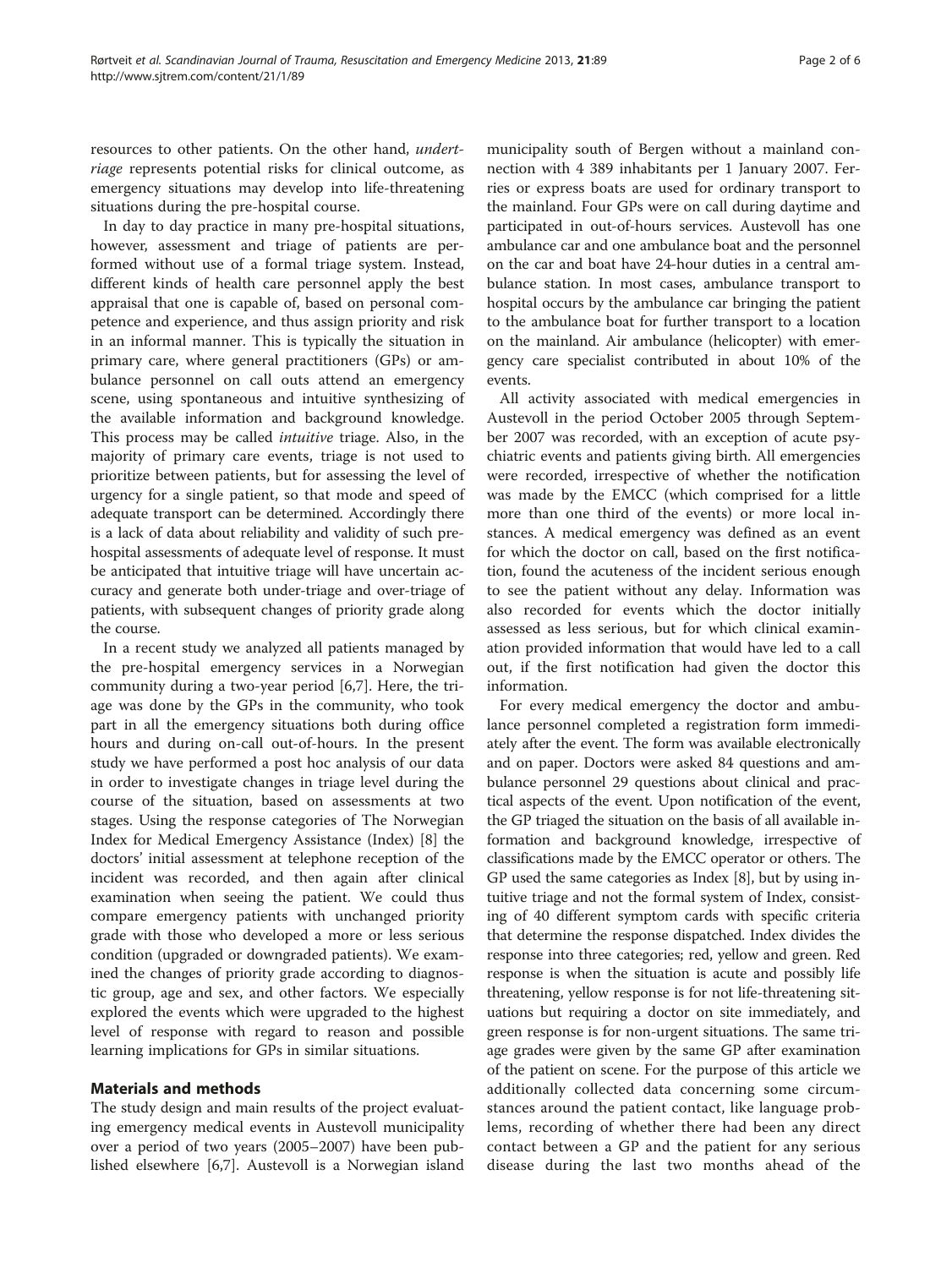emergency (comorbidity), or if there had been GPpatient-contact for the same diagnosis or a precursor of this diagnosis during the last two weeks of the emergency.

# **Statistics**

Differences between diagnostic groups were tested for statistical significance using cross tabulation and Pearson's chi square tests. For analyses of cells containing less than five cases Fisher's exact test was used. We subsequently adjusted for gender and age applying binary logistic regression analyses. Results were reported as ORs with 95% confidence intervals (CI). Age was recoded into three groups  $(0-20, 21-60, 210)$  and  $>60$  years). P <0.05 were considered statistically significant. SPSS version 18.0 was used.

# **Ethics**

The project was defined as a quality assurance project by the Norwegian Social Science Data Services, and thus not reported to the Regional Committee for Medical and Health Research Ethics. It was reported to the Norwegian Data Inspectorate, according to the Norwegian Health Registry Act.

# Results

A total of 236 emergency medical events were recorded, involving 240 patients (mean and median age 51 years (SD 28), 107 (45%) female). The majority of the events (84%) were caused by acute illness and the rest by injuries. GPs' assessment of priority grade upon notification of emergencies yielded 79 red responses, 142 yellow, and 17 green, while two patients were not classified.

101 of the 240 patients (42%) underwent a severity downgrading when seen by the doctor (initial overtriage), 26 (11%) were upgraded (initial undertriage), while the priority grade was not changed in 111 (47%) (Table 1). Of the 26 upgradings, 13 were upgradings from green response to yellow, four from green to red,

and nine from yellow to red. Of the 101 downgradings, 44 were from yellow response to green, 37 from red to yellow, and 20 from red to green.

The priority grade changes by aggregated diagnostic groups are also shown in Table 1. In crude analyses, patients with acute abdominal symptoms had a significantly higher probability than other patients of being upgraded in priority when seen by the GP, while there was a statistically significant chance for the acute abdomen patients of not being downgraded. Patients with syncope, seizures, intoxication and trauma (aggregated group) had a significant higher probability than other patients of being downgraded, and a significantly reduced probability of being upgraded. Patients with cardiac and cerebrovascular diseases had a significant but small probability of not being downgraded in the second stage.

With logistic regression we tested the impact of gender and age groups on the probability of upgrading and downgrading (Table [2\)](#page-3-0). There was a significant trend of upgrading by increasing age ( $p = 0.029$ ), other age comparisons were not statistically significant. Men had a bordeline significant increased probability of being upgraded, compared to women  $(p = 0.050)$ . The regression analyses confirmed the findings from the stratified analyses, except for acute abdominal symptoms, this group was now statistically insignificant for the probability of not being downgraded.

Table [3](#page-3-0) shows the principal reasons for the upgradings  $(n = 26)$ . For six of the 13 patients upgraded to red, clinical findings during the GP's examination prompted the upgrading. In retrospect, we concluded that a higher response level was warranted already at the time of the emergency call in seven patients (five of them were upgradings to red), if it had been possible to adequately summarize all information at that stage. Real patient deterioration between the two stages seemed to have happened in six patients among all upgradings (23%), of whom two were upgradings to red.

### Table 1 Priority grade changes by aggregated diagnostic groups

|                                         | Priority grade changes |     |           |     |                 |                |            | P-values |          |            |
|-----------------------------------------|------------------------|-----|-----------|-----|-----------------|----------------|------------|----------|----------|------------|
| Diagnostic group                        | <b>Total</b>           |     | Unchanged |     | Upgraded        |                | Downgraded |          | Upgraded | Downgraded |
|                                         | %                      | N   | $\%$      | N   | %               | N              | $\%$       | N        |          |            |
| Cardiac and cerebrovascular diseases*   | 100                    | 86  | 56        | 49  | 10 <sup>°</sup> | 9              | 32         | 28       | 0.864    | 0.020      |
| Syncope, seizures, trauma, intoxication | 100                    | 76  | 39        | 30  | 3               |                | 57         | 44       | 0.004    | 0.001      |
| Respiratory distress                    | 100                    | 30  | 50        | 15  | 13              | $\overline{4}$ | 37         |          | 0.753    | 0.494      |
| Acute abdomen#                          | 100                    | 19  | 42        | 8   | 37              |                | 21         | 4        | < 0.001  | 0.036      |
| Others                                  | 100                    | 27  | 33        | 9   | 15              | 4              | 52         | 14       | 0.511    | 0.293      |
| Total                                   | 100                    | 238 | 47        | 111 | $\overline{1}$  | 26             | 42         | 101      |          |            |

Pearson's chi-square tests performed for upgrading and downgrading of each diagnostic group compared with all patients not belonging to that group. Fisher's exact test if number in cell was < 5. Not relevant cases were excluded from statistical analyses (N = 2).

\*Exclusive syncope and seizures.

#Inclusive gastrointestinal haemorrhage.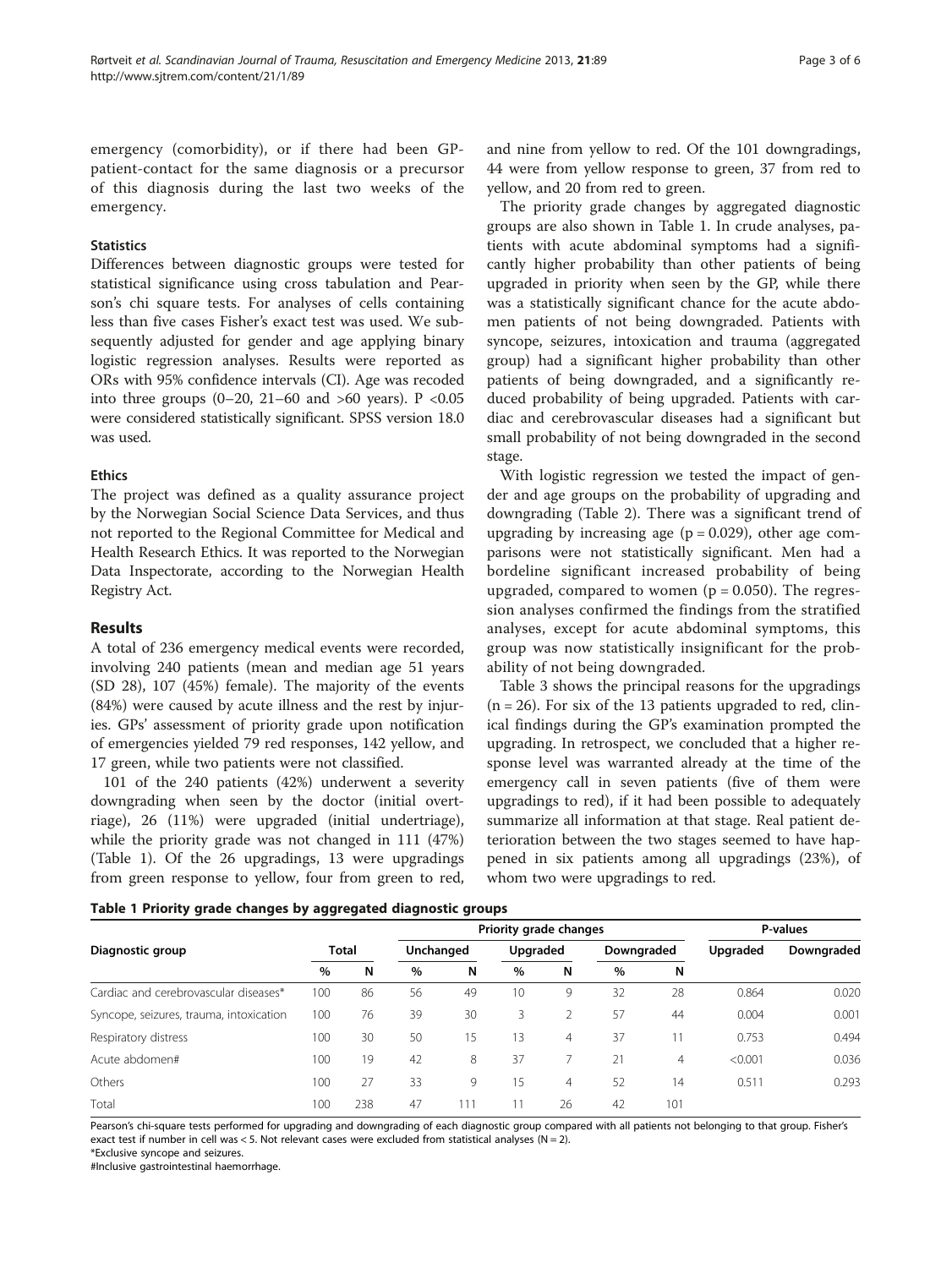|                                          |            | Upgrading       | Downgrading |            |                 |         |
|------------------------------------------|------------|-----------------|-------------|------------|-----------------|---------|
| Diagnostic group                         | Odds ratio | 95% CI          | P-value     | Odds ratio | 95% CI          | P-value |
| Cardiac and cerebrovascular diseases     | 0.775      | $0.311 - 1.932$ | 0.585       | 0.535      | $0.294 - 0.975$ | 0.041   |
| Syncope, seizures, trauma, intoxications | 0.131      | $0.030 - 0.582$ | 0.007       | 2.667      | 1.469-4.843     | 0.001   |
| Respiratory distress                     | 1.179      | $0.365 - 3.809$ | 0.784       | 0.549      | $0.228 - 1.324$ | 0.182   |
| Acute abdomen                            | 5.525      | 1.880-16.23     | 0.002       | 0.325      | $0.104 - 1.010$ | 0.052   |
| Others                                   | 1.755      | 0.529-5.824     | 0.358       | .623       | $0.713 - 3.693$ | 0.249   |

<span id="page-3-0"></span>Table 2 Priority grade changes according to aggregated diagnostic groups

Logistic regression analyses, with adjustments for gender and age.

Of the 26 upgraded patients, nine had one or more consultations or home visits by a GP for serious disease during the two months ahead of the emergency. Six patients had been seen by the doctor for the same diagnosis, or a precursor of this diagnosis, during the last two weeks before the emergency. Two of the patients belonged to both categories. Altogether, 13 patients (50%) had been seen by a doctor for serious comorbidity and/or the same diagnosis or a precursor of it, in the near time span before the emergency incident. Language problems concerning the communication with the caller were not found to be a problem in any case.

An upgrading to the highest priority grade means that the GP unexpectedly found the patient in a state of possible danger for life when arriving at scene or after initial clinical assessment. Table [4](#page-4-0) gives more detailed information of these 13 cases. Among them, cardiac diseases were most frequent, followed by acute abdomen, respiratory distress and trauma. Of the five patients with cardiac diseases, two had acute myocardial infarction, one had a serious arrhythmia and one unexpectedly developed cardiac arrest. Two of the cases with acute abdomen were patients with serious gastrointestinal tract haemorrhage, and the two trauma cases were patients with drowning and near-drowning from a fishing boat accident. Five of the 13 upgradings to red happened in patients younger than 50 years of age, while four were over 80 years. A series of learning experiences may be extracted from qualitative analyses of such cases.

# **Discussion**

In this two-year observational study of 240 medical emergency patients in an island community of Norway we found that severity priority grade was downgraded from call reception to after patient examination in 42%, representing a large volume of overtriage. Upgradings were much less frequent (11%), although half of these cases were to red (acute) priority grade, thus representing undertriage and a potential for harm. In about one out of four the upgrading was due to deterioration of the clinical condition, and could not have been initially detected. Upgrading was frequent in acute abdomen, while downgrading was particular frequent in the

aggregated diagnostic group of syncope, seizures, intoxication and trauma.

The strength of our study is that we present population based data from a comprehensive and consecutive collection of all medical emergencies in a Norwegian community. The study also enabled us to compare GPs' triage of all the patients at two stages, so that we could evaluate magnitudes and characteristics of priority changes (overtriage and undertriage) in a real-world patient setting. We have not found similar studies from a primary care emergency medicine setting.

GPs involvement in community emergency service varies, and the involvement in Austevoll may be greater than in the average municipality in Norway. In spite of this, we maintain that our findings are valid and generalizable, because participating GPs differed in experience and competence.

Weaknesses of our study include that we do not have any information of what was the final diagnosis and seriousness of the patients who were admitted to hospital. Further, a formal triage system was not applied, as the triage was done as intuitive triage. However, all the GPs used the categories from Norwegian index for medical emergency assistance [[8\]](#page-5-0), which they all knew reasonable well, especially the main response categories red, yellow and green, which they use in daily practice when communicating with both local emergency medical communication centers and the hospital based EMCC. Another weakness of the study is the relatively few cases that were upgraded. This induces the potential of lack of statistical power in some analyses, and relevant differences

Table 3 Principal reasons for upgrading of priority grade between the initial call and examination of the patient

|                          | All upgradings |                   |      |
|--------------------------|----------------|-------------------|------|
| N                        | $\%$           | N                 | $\%$ |
| 6                        | 46             | 13                | 50   |
| $\overline{\phantom{a}}$ | 38             |                   | 27   |
| 2                        | 15             | 6                 | 23   |
| 13                       | 100            | 26                | 100  |
|                          |                | Upgradings to red |      |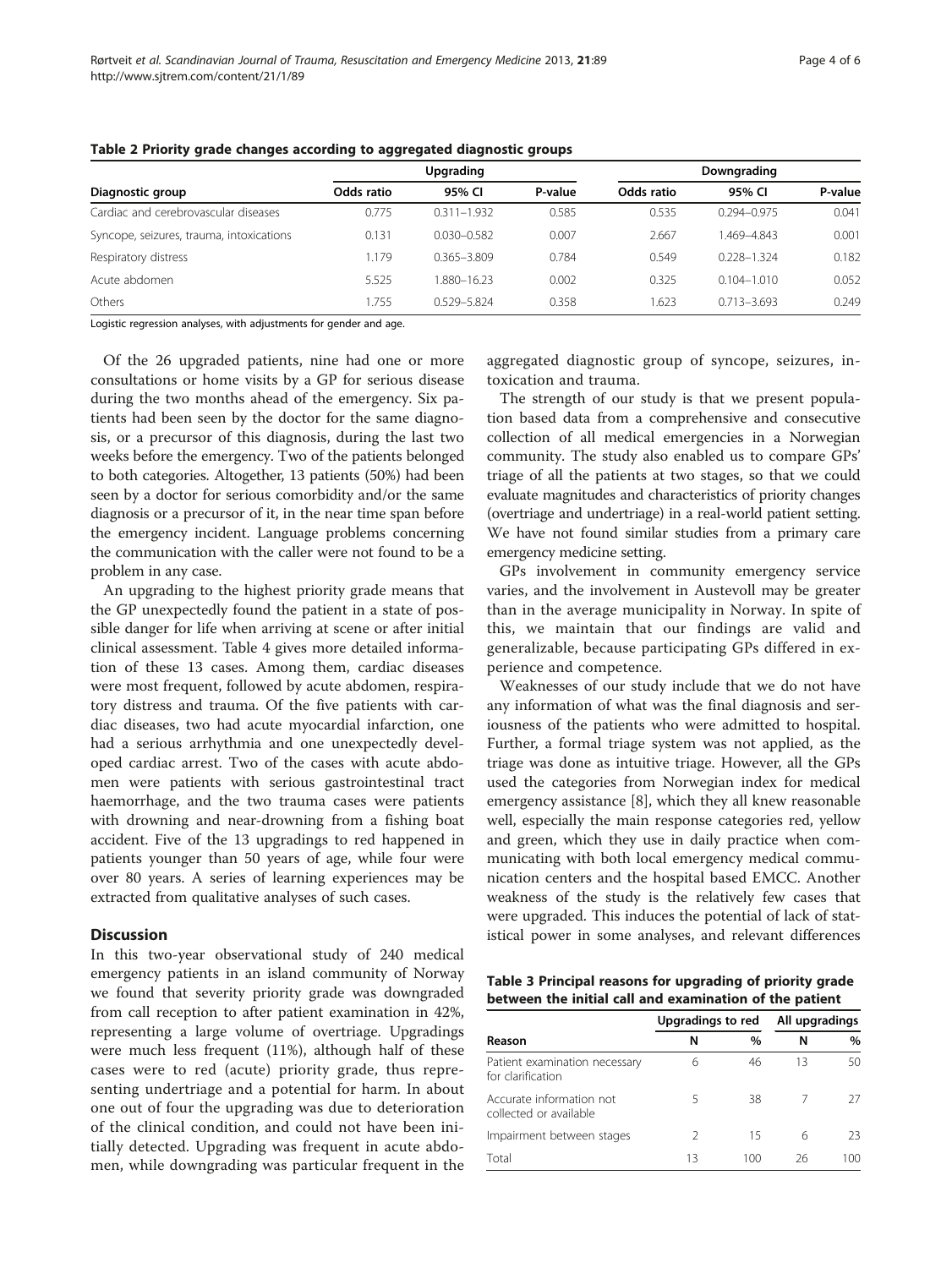|                |    |   | Case Age Sex Initial<br>priority | Clinical status when examined                                         | Clinical<br>diagnosis          | Reason for upgrading                                  | Possible learning implication                                               |
|----------------|----|---|----------------------------------|-----------------------------------------------------------------------|--------------------------------|-------------------------------------------------------|-----------------------------------------------------------------------------|
|                | 90 | M | Green                            | Dyspnea, pulmonary congestion                                         | Pulmonary<br>edema             | Clinical examination<br>needed                        | Beware of acute dyspnea in elderly<br>patients                              |
| 2              | 83 | M | Yellow                           | Chest pain, ECG shows ST-elevation                                    | Myocardial<br>infarction       | Clinical examination<br>needed                        | Beware of long-lasting "angina"                                             |
| 3              | 67 | F | Yellow                           | Cardiac arrest                                                        | Cardiac arrest                 | Impairment between<br>assessments                     | Acute cardiac symptoms may<br>develop into cardiac arrest                   |
| $\overline{4}$ | 72 | M | Yellow                           | Pallor, tachycardia, sweating, ECG:<br>ventricular tachycardia        | Ventricular<br>tachycardia     | Clinical examination<br>needed                        | Acute tachycardia is not necessarily<br>of pre-ventricular origin           |
| 5              | 33 | M | Yellow                           | Abdominal pain, abdominal wall<br>tenderness                          | Acute abdominal<br>pain        | Clinical examination<br>needed                        | Beware of confusion by information<br>of familiar gastroenteritis           |
| 6              | 73 | F | Yellow                           | Pre-shock because of<br>gastrointestinal hemorrhage                   | Gastrointestinal<br>hemorrhage | Information not collected<br>or initially unavailable | Beware of signs of GI hemorrhage by<br>call receipt                         |
| 7              | 90 | M | Yellow                           | Pre-shock because of<br>gastrointestinal hemorrhage                   | Gastrointestinal<br>hemorrhage | Information not collected<br>or initially unavailable | Beware of signs of GI hemorrhage by<br>call receipt                         |
| 8              | 31 | M | Yellow                           | Chest pain, dyspnea, tachypnea                                        | Pulmonary<br>embolism?         | Clinical examination<br>needed                        | Beware of combination of acute<br>dyspnea and chest pain                    |
| 9              | 41 | F | Green                            | Drooling, unable to swallow,<br>near-obstruction of fauces            | Acute<br>epiglottitis?         | Clinical examination<br>needed                        | Beware of excessive swallowing<br>problems and hyperpyrexia                 |
| 10             | 45 | M | Green                            | Somnolence/stupor                                                     | Somnolence                     | Information not collected<br>or initially unavailable | Beware of information of multiple<br>consciousness absences                 |
| 11             | 89 | M | Green                            | Respiratory insufficiency. Parkinson's<br>disease and pneumonia       | Pneumonia and<br>Mb Parkinson  | Impairment between<br>assessments                     | Parkinson's disease and pneumonia:<br>Increased risk of respiratory failure |
| 12             | 62 | M | Yellow                           | Patient was drowned because of<br>boat accident, resuscitation failed | Drowning                       | Information not collected<br>or initially unavailable | Correct information gathering is<br>essential in trauma                     |
| 13             | 37 | M | Yellow                           | Same boat accident, had swam to<br>land. Hypothermia                  | Drowning                       | Information not collected<br>or initially unavailable | Correct information gathering is<br>essential in trauma                     |

<span id="page-4-0"></span>Table 4 Qualitative data on the 13 cases upgraded to red priority grade

may thus not have reached statistical significance (type II error). Lastly, GPs may have been biased by the knowledge of the examination triage when they assigned the notification triage. This bias probably led to an underestimation of the difference between primary and final evaluation.

Downgrading of syncope, seizures, intoxication and trauma cases may be explained by the often experienced dramatic messages that are conveyed in such cases in the initial communication process, while most such cases turn out to be less serious when encountered and examined. The same sequence of reduced perception of seriousness between stages makes upgrading significantly lowfrequent for this combined diagnostic group. Cardiac and cerebrovascular disorders had a small, but statistically significant, reduced probability of being downgraded. This might be because the GPs at the moment of patient examination did not feel confident to rule out serious conditions like myocardial infarction or stroke.

The detected undertriage of acute abdomen cases was a bit unexpected, and may be a finding of importance for GPs on call in out-of-hours services. Especially, an initial call of an acute abdomen case together with a suspicious history or symptoms for gastrointestinal bleeding should warrant high attention.

We found frequent upgradings in cases where the patient recently had an encounter with a GP. When patients readmit with possible alarming symptoms after a recent evaluation, this might be an indication of serious acute disease.

Concerning the upgradings to red response, the examination of the qualitative data shows that in most cases we found no significant deterioration in the time course between initial call and examination. However, in most cases the real priority grade was not possible to assess until clinical assessment, examination and e.g. ECG was performed, and the GP could summarize the situation into a final conclusion. In some cases, however, it would have been possible for the GP to comprehend the real priority grade from the moment of call reception, if she or he had penetrated the available anamnestic data in a better way, or had had the possibility of obtaining better information during initial assessment by telephone. Based on our findings there is thus a potential for reducing both undertriage and overtriage, although we are aware that a reasonable portion of over-triage must be accepted as we have shown that a doctor's competence and skills at scene often are necessary to analyze the clinical situation accurately [[7,9](#page-5-0)].

We were especially interested in any learning messages from cases where the patient unexpectedly was found in